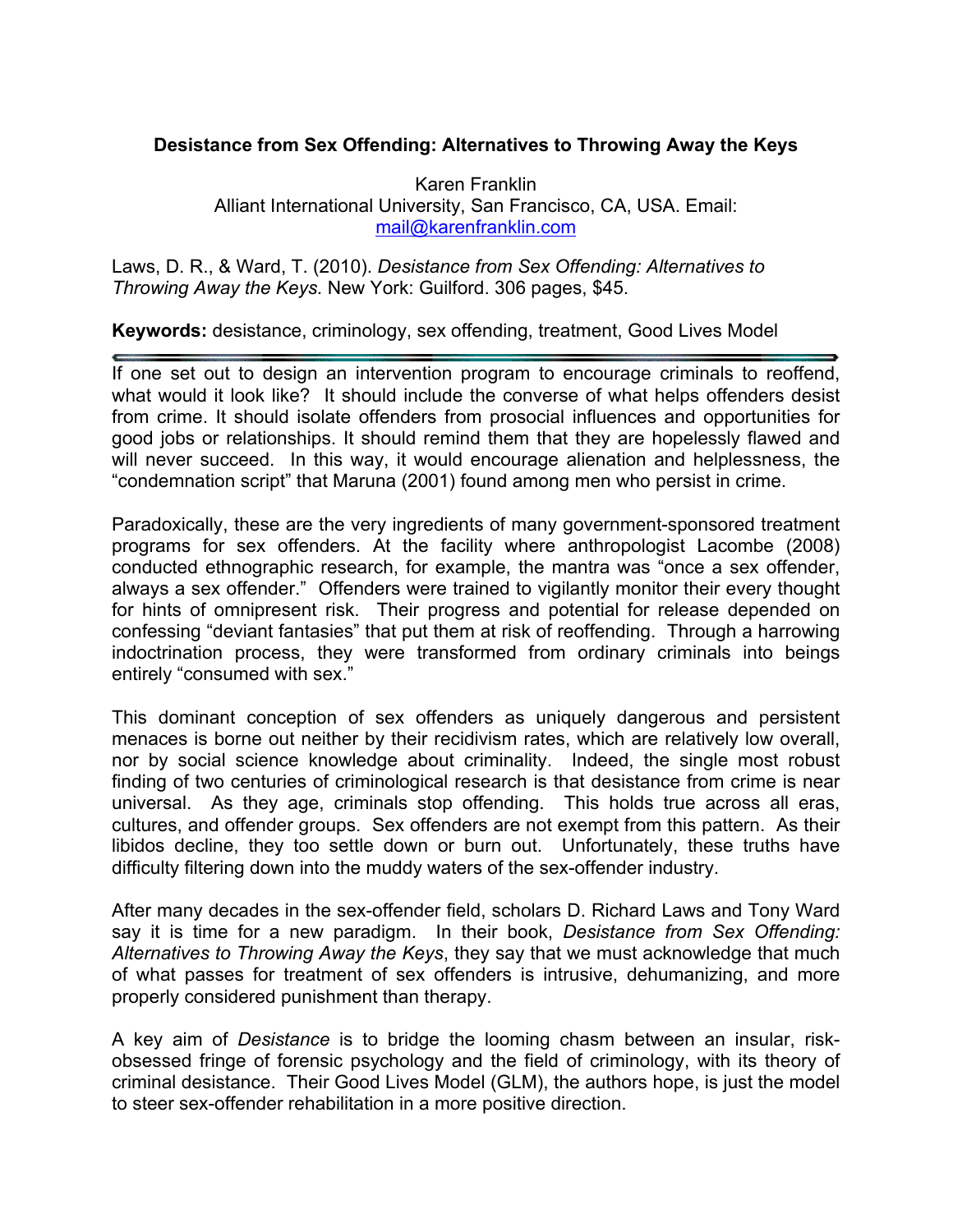*Desistance* draws heavily from the seminal work of Sampson & Laub (1993, 2003), who conducted the most comprehensive longitudinal study of criminals. Following a group of criminals from the ages of 10 to 70, they found that individual traits and childhood experiences cannot accurately predict desistance. Rather, the key is seemingly random "turning points," such as landing a good job or finding a good partner.

Maruna's (2001) classic study advanced Sampson and Laub's work, highlighting the role of individual agency in prosocial transformation. Maruna found that offenders who went straight forged a new narrative for their lives. This prosocial "redemption script" stood in contrast to the hopeless, alienated "condemnation script" of offenders who persisted in crime.

The first half of *Desistance* provides an excellent, readable survey of the criminological literature on desistance, the age-crime curve, and offender reintegration research. The authors then offer up the Good Lives Model as a way to refocus treatment on exoffenders' strengths rather than deficits. Instead of regarding people who have committed sex offenses as "moral strangers" and "bearers of risk" who must be rigidly controlled and monitored, they argue, we should engage with them as fellow human beings who have taken a wrong turn.

A rehabilitation theory rather than a psychological one, GLM focuses less on therapy than on the real-world needs of desisting offenders. These needs include finding meaningful work, entering good relationships, and strengthening bonds with family and community. Crime desistance occurs naturally once an offender is able to obtain his "primary goods" through legal means, the theory posits. Thus, a respect for offenders' autonomy leads to greater engagement and ultimately a safer community.

This humanist message is central to the emergent restorative justice movement of which Good Lives is a part. This approach also resonates with what we know from therapy outcome research. The therapeutic alliance, neglected in many correctional settings, is a primary mechanism of therapeutic change. People respond positively when others demonstrate care and a belief in their potential to turn their lives around.

An essential shortcoming of the dominant Risk-Need-Responsivity (RNR) model from Canada is its failure to take such basic principles of individual agency into account, argue Laws and Ward. Developing historically in the wake of the infamous "nothing works" era of the 1970s, RNR and other "evidence-based practices" elevate measurable results over principles of social justice or human rights. With its deficit-driven language of static and dynamic risk factors and criminogenic needs, RNR condemns ex-offenders as dangerous objects to be managed and controlled.

Indeed, the entire psychometric risk-assessment industry is premised on the idea that offenders, and not their environments, are the sole sites of risk. Such a conceptualization, Laws and Ward point out, fails to appreciate both changes that occur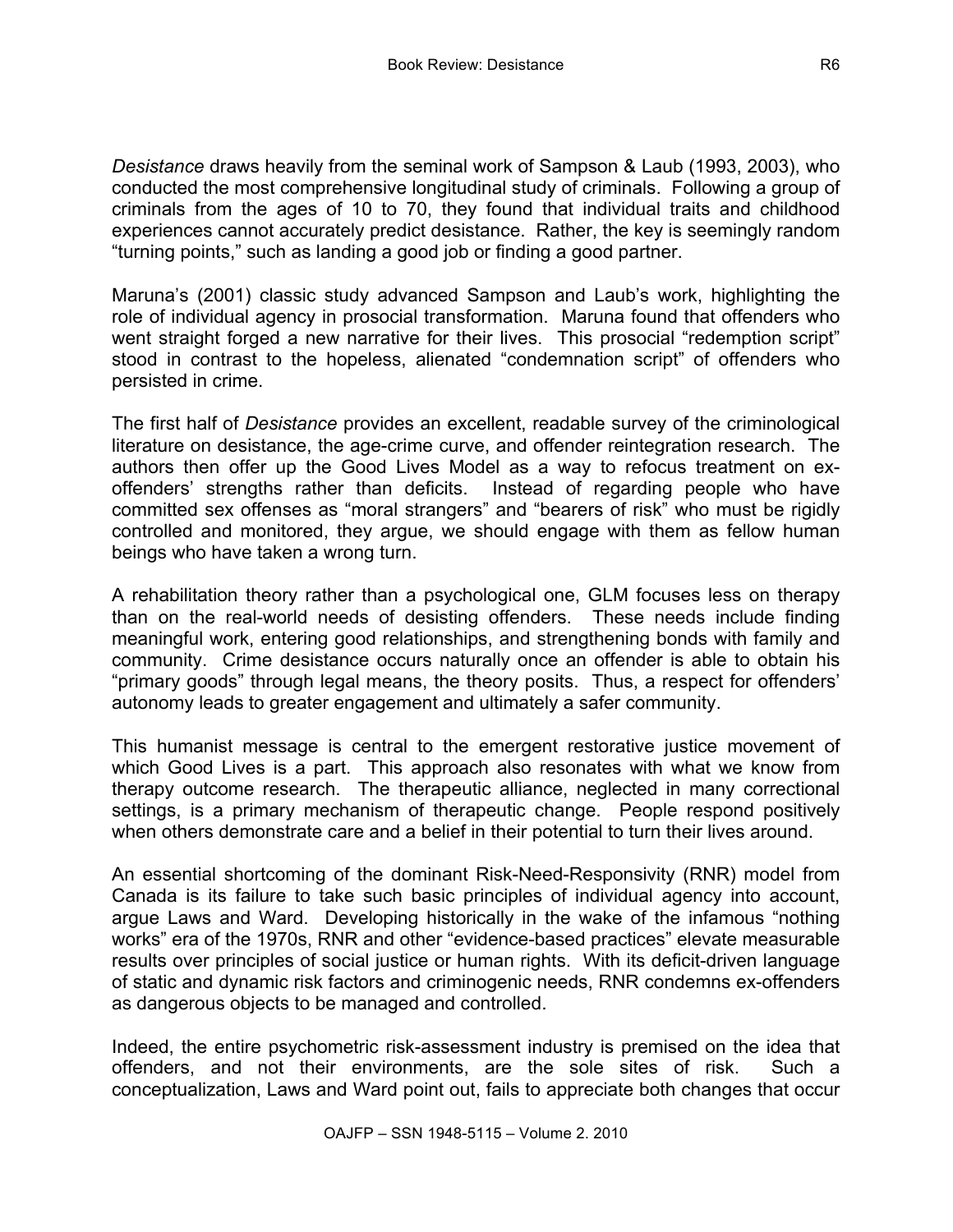outside of formal treatment, and also how correctional policies that isolate ex-offenders can elevate risk by cutting off avenues for successful reintegration.

Rather than abandoning RNR, the authors suggest expanding it with Good Lives principles. However, the idiographic, client-centered approach of the Good Lives Model is in many ways antipathous to RNR's nomothetic focus on actuarial risk and homogenous interventions. Indeed, this contrast is a major appeal of Good Lives. Within the ranks of those administering bureaucratic risk management under the guise of "treatment," we hear increasingly vocal whispers of disillusionment and disenchantment. These programs dehumanize and alienate not only the offender but also the clinician, who is reduced to nothing more than a technician mechanically administering a one size-fits-all indoctrination program to the hopeless.

The powerful concluding section on ethics touches on this dual dehumanization process. Inflicting unjustified punishment disguised as treatment, such as harsh and confrontational challenges, is abusive and unethical (see also Ward, 2010). In contrast, "treating offenders with respect and decency rather than as sources of contamination to be quarantined (not cured) is likely to make us better people and lessen the risk that we might acquire some of the vices we despise" (p. 283).

This is a trailblazing book, and essential reading for clinicians, researchers, academicians, attorneys, and anyone interested in the application of desistance theory to sex-offender rehabilitation. Although the movement is still in its infancy, and outcome research is just starting to accumulate, professional interest is a sign that the reign of penal harm may be losing steam, creating opportunities for progressive reforms (Cullen, in press).

That's the optimistic view. More pessimistically, the punitive orientation of sex-offender treatment programs may be so deeply entrenched that it is impervious to change. If only lip service is given to its theory of desistance, within the same old manualized and pathologizing discourse of deviance, distortion, and crime cycles, the Good Lives Model may end up co-opted as yet another manualized technique for "fixing" offenders (Porporino, 2008).

Let us hope, instead, that we are indeed at a turning point in correctional rehabilitation. If the spirit of reform truly catches on, we will be able to look back at the current iatrogenic practices in the sex-offender treatment industry and laugh about their lunacy.